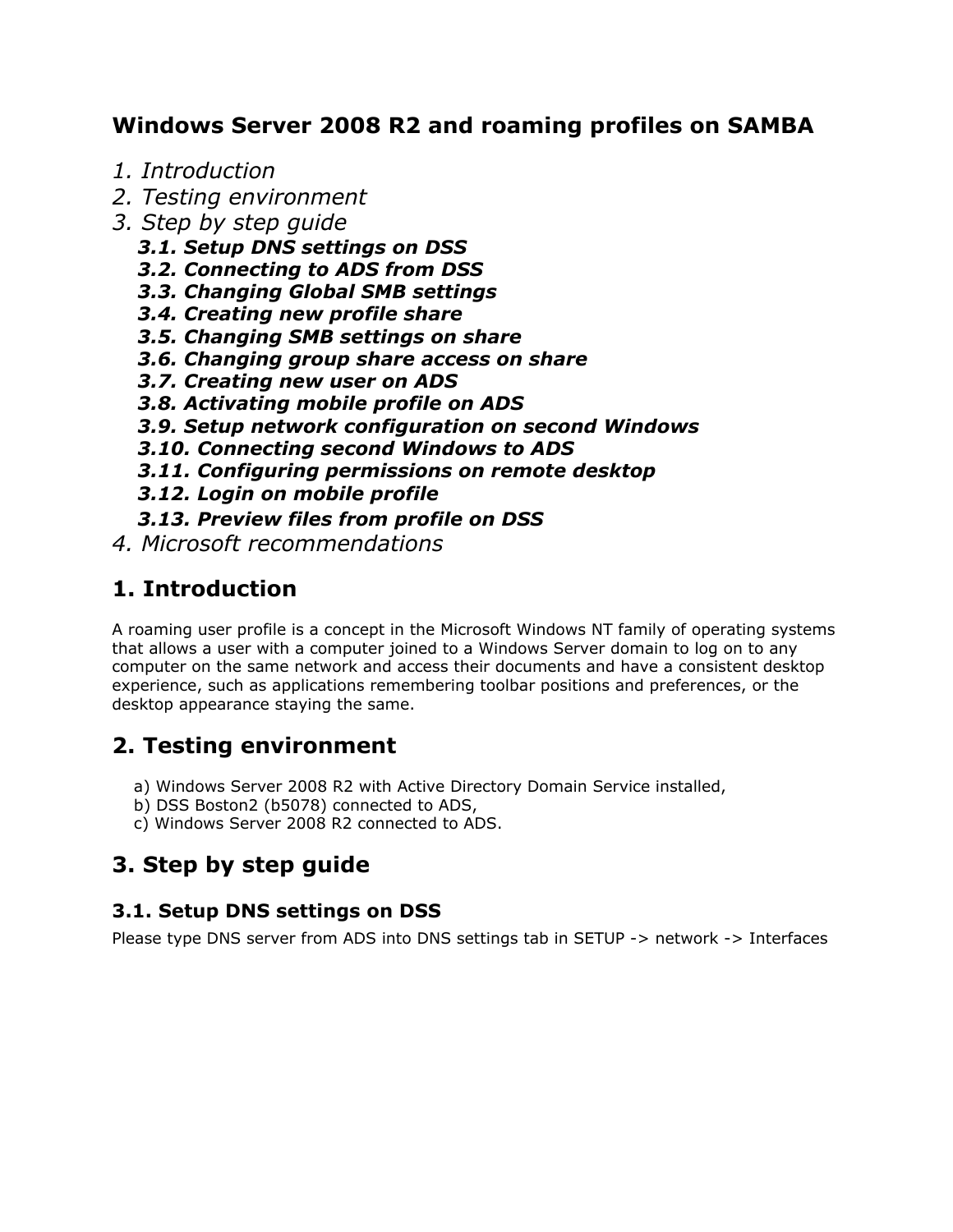| @dss - Data Storage Software V6 - Windows Internet Explorer |                                 |                                            |                                                |                        |                                                |                                                       |                                                                                                                                                    |                  | $-12$                                          |
|-------------------------------------------------------------|---------------------------------|--------------------------------------------|------------------------------------------------|------------------------|------------------------------------------------|-------------------------------------------------------|----------------------------------------------------------------------------------------------------------------------------------------------------|------------------|------------------------------------------------|
| $\left($<br>$\bullet$ $\epsilon$ https://192.168.248.33/    |                                 |                                            |                                                |                        |                                                |                                                       | C Certificate Error & + X C Bing                                                                                                                   |                  | $\rho$ .                                       |
| Suggested Sites<br><b>Favorites</b>                         |                                 |                                            |                                                |                        |                                                |                                                       |                                                                                                                                                    |                  |                                                |
| dss - Data Storage Software V6                              |                                 |                                            |                                                |                        |                                                |                                                       |                                                                                                                                                    |                  | 个 同 · □ 典 · Page · Safety · Tools · ② ·        |
|                                                             |                                 |                                            |                                                |                        |                                                |                                                       |                                                                                                                                                    |                  |                                                |
|                                                             | $\bullet$                       | open-e                                     | ENTERPRISE CLASS STORAGE OS for EVERY BUSINESS |                        |                                                |                                                       | <b>DATA STORAGE SOFTWARE V6</b>                                                                                                                    |                  |                                                |
|                                                             | <b>SETUP</b>                    | <b>CONFIGURATION</b>                       | <b>MAINTENANCE</b>                             | <b>STATUS</b>          | <b>HELP</b>                                    |                                                       |                                                                                                                                                    |                  |                                                |
|                                                             |                                 | You are here: SETUP > network > Interfaces |                                                |                        |                                                |                                                       |                                                                                                                                                    |                  |                                                |
|                                                             |                                 |                                            | <b>Hostname</b>                                |                        |                                                |                                                       | $\mathbb{C}$ $\omega$ $\mathbb{C}$                                                                                                                 | $\blacktriangle$ |                                                |
|                                                             | œ                               | 80<br><b>Interfaces</b>                    |                                                | Info                   |                                                |                                                       |                                                                                                                                                    |                  |                                                |
|                                                             | $\overline{\phantom{a}}$ o eth0 |                                            | A                                              |                        |                                                |                                                       | Please do not change the hostname unless it is absolutely necessary, as                                                                            |                  |                                                |
|                                                             |                                 |                                            |                                                |                        |                                                |                                                       | changing the hostname can cause serious issues with several advanced<br>functions (such as iSCSI failover). This function requires server restart. |                  |                                                |
|                                                             |                                 |                                            |                                                |                        |                                                |                                                       |                                                                                                                                                    |                  |                                                |
|                                                             |                                 |                                            | Hostname:                                      |                        |                                                | B                                                     | dss42940830                                                                                                                                        |                  |                                                |
|                                                             |                                 |                                            |                                                |                        |                                                |                                                       | apply                                                                                                                                              |                  |                                                |
|                                                             |                                 |                                            |                                                |                        |                                                |                                                       |                                                                                                                                                    |                  |                                                |
|                                                             |                                 |                                            |                                                |                        |                                                |                                                       |                                                                                                                                                    |                  |                                                |
|                                                             |                                 |                                            |                                                | <b>DNS</b> settings    |                                                |                                                       | $\circ$ $\circ$ $\circ$                                                                                                                            |                  |                                                |
|                                                             |                                 | <b>iSCSI Failover</b><br>R                 | <b>DNS</b>                                     |                        |                                                |                                                       | 192.168.250.100                                                                                                                                    |                  |                                                |
|                                                             | └o eth0                         |                                            |                                                |                        |                                                |                                                       | apply                                                                                                                                              |                  |                                                |
|                                                             |                                 |                                            |                                                |                        |                                                |                                                       |                                                                                                                                                    |                  |                                                |
|                                                             |                                 |                                            |                                                |                        |                                                |                                                       |                                                                                                                                                    |                  |                                                |
|                                                             |                                 |                                            |                                                | <b>Default Gateway</b> |                                                |                                                       | $\circ$ $\circ$ $\circ$                                                                                                                            |                  |                                                |
|                                                             |                                 |                                            |                                                | $\sqrt{ }$             | <b>Interface</b>                               | Gateway                                               | <b>Interface state</b>                                                                                                                             |                  |                                                |
|                                                             |                                 |                                            |                                                |                        |                                                |                                                       |                                                                                                                                                    |                  |                                                |
|                                                             |                                 |                                            | G                                              | $\rm G$                | etho                                           | <b>DHCP</b>                                           | Active                                                                                                                                             |                  |                                                |
|                                                             |                                 |                                            |                                                |                        |                                                |                                                       |                                                                                                                                                    |                  |                                                |
|                                                             |                                 |                                            |                                                |                        |                                                |                                                       | apply                                                                                                                                              |                  |                                                |
|                                                             | Event Viewer:                   |                                            |                                                |                        | Data Storage Software V6 - All rights reserved | This is TRIAL version. 60 day(s) left for evaluation. |                                                                                                                                                    |                  |                                                |
| Done                                                        |                                 |                                            |                                                |                        |                                                |                                                       | Internet   Protected Mode: Off                                                                                                                     |                  | $\frac{1}{2}$ $\frac{1}{2}$ $\frac{1}{2}$ 100% |

#### **3.2. Connecting to ADS from DSS**

Please choose Authentication method to Windows (ADS) and specify ADS credentials (eg. Realm, KDC IP, Name, Password) in CONFIGURATION -> NAS settings.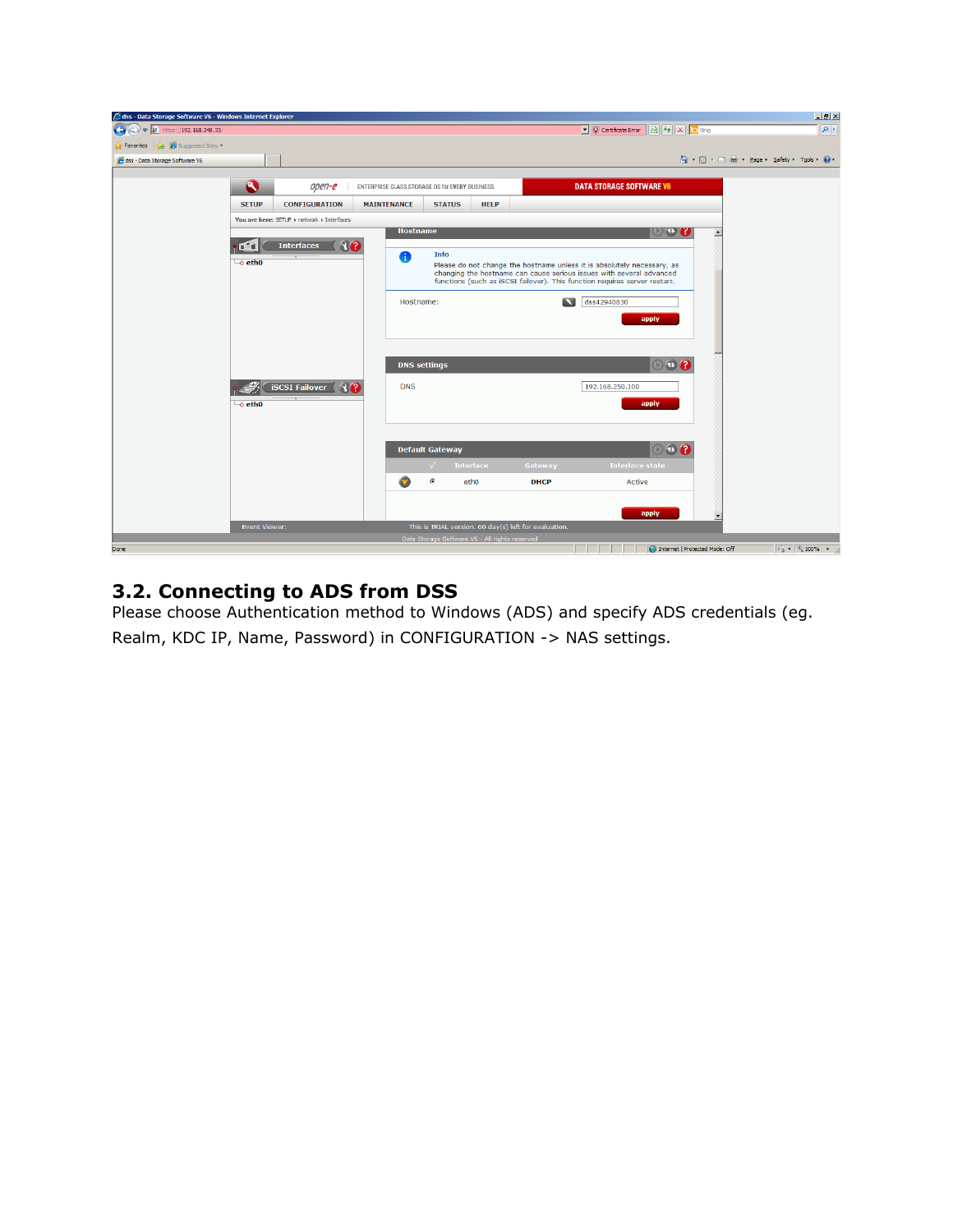| dss - Data Storage Software V6 - Windows Internet Explorer |               |                                            |                                                                                                                                                |                                                |             |                                                                |                                  | $-17 \times$                                    |
|------------------------------------------------------------|---------------|--------------------------------------------|------------------------------------------------------------------------------------------------------------------------------------------------|------------------------------------------------|-------------|----------------------------------------------------------------|----------------------------------|-------------------------------------------------|
| $\bullet$<br>$\bullet$ $\epsilon$ https://192.168.248.33/  |               |                                            |                                                                                                                                                |                                                |             |                                                                | C Certificate Error & + X C Bing | $\boxed{\rho}$ .                                |
| Suggested Sites<br><b>Favorites</b>                        |               |                                            |                                                                                                                                                |                                                |             |                                                                |                                  |                                                 |
| dss - Data Storage Software V6                             |               |                                            |                                                                                                                                                |                                                |             |                                                                |                                  | A → 同 → 曰 — → Page + Safety + Tools + ● +       |
|                                                            |               |                                            |                                                                                                                                                |                                                |             |                                                                |                                  |                                                 |
|                                                            | $\bullet$     | open-e                                     | ENTERPRISE CLASS STORAGE OS for EVERY BUSINESS                                                                                                 |                                                |             | <b>DATA STORAGE SOFTWARE V6</b>                                |                                  |                                                 |
|                                                            | <b>SETUP</b>  | <b>CONFIGURATION</b>                       | <b>MAINTENANCE</b>                                                                                                                             | <b>STATUS</b>                                  | <b>HELP</b> |                                                                |                                  |                                                 |
|                                                            |               | You are here: CONFIGURATION > NAS settings |                                                                                                                                                |                                                |             |                                                                |                                  |                                                 |
|                                                            |               |                                            | <b>Authentication method</b>                                                                                                                   |                                                |             | $\odot$ $\odot$ $\odot$                                        |                                  |                                                 |
|                                                            |               |                                            | O Workgroup (internal LDAP)<br><sup>C</sup> Workgroup (external LDAP)<br>C Windows (PDC)<br>© Windows (ADS)<br><b>C</b> Workgroup (NIS Server) |                                                |             |                                                                |                                  |                                                 |
|                                                            |               |                                            | Realm:<br>KDC (ADS Server) IP:                                                                                                                 |                                                |             | NWTRADERS.MSFT<br>192.168.250.100                              |                                  |                                                 |
|                                                            |               |                                            | Administrator account:<br>Name:<br>Password:                                                                                                   |                                                |             | Administrator                                                  |                                  |                                                 |
|                                                            |               |                                            | $\Box$ Allow trusted domains<br>□ Erase TDB database                                                                                           |                                                |             |                                                                |                                  |                                                 |
|                                                            |               |                                            |                                                                                                                                                |                                                |             | apply                                                          |                                  |                                                 |
|                                                            |               |                                            | <b>NFS settings</b>                                                                                                                            |                                                |             | $\circ \bullet$                                                |                                  |                                                 |
|                                                            |               |                                            | $\Box$ Use NFS                                                                                                                                 |                                                |             |                                                                |                                  |                                                 |
|                                                            | Event Viewer: |                                            |                                                                                                                                                |                                                |             | annhe<br>This is TRIAL version. 60 day(s) left for evaluation. |                                  |                                                 |
|                                                            |               |                                            |                                                                                                                                                | Data Storage Software V6 - All rights reserved |             |                                                                |                                  |                                                 |
| Done                                                       |               |                                            |                                                                                                                                                |                                                |             | and the state of the state                                     | Internet   Protected Mode: Off   | $\sqrt{2}$ $\sqrt{2}$ $\sqrt{100\%}$ $\sqrt{2}$ |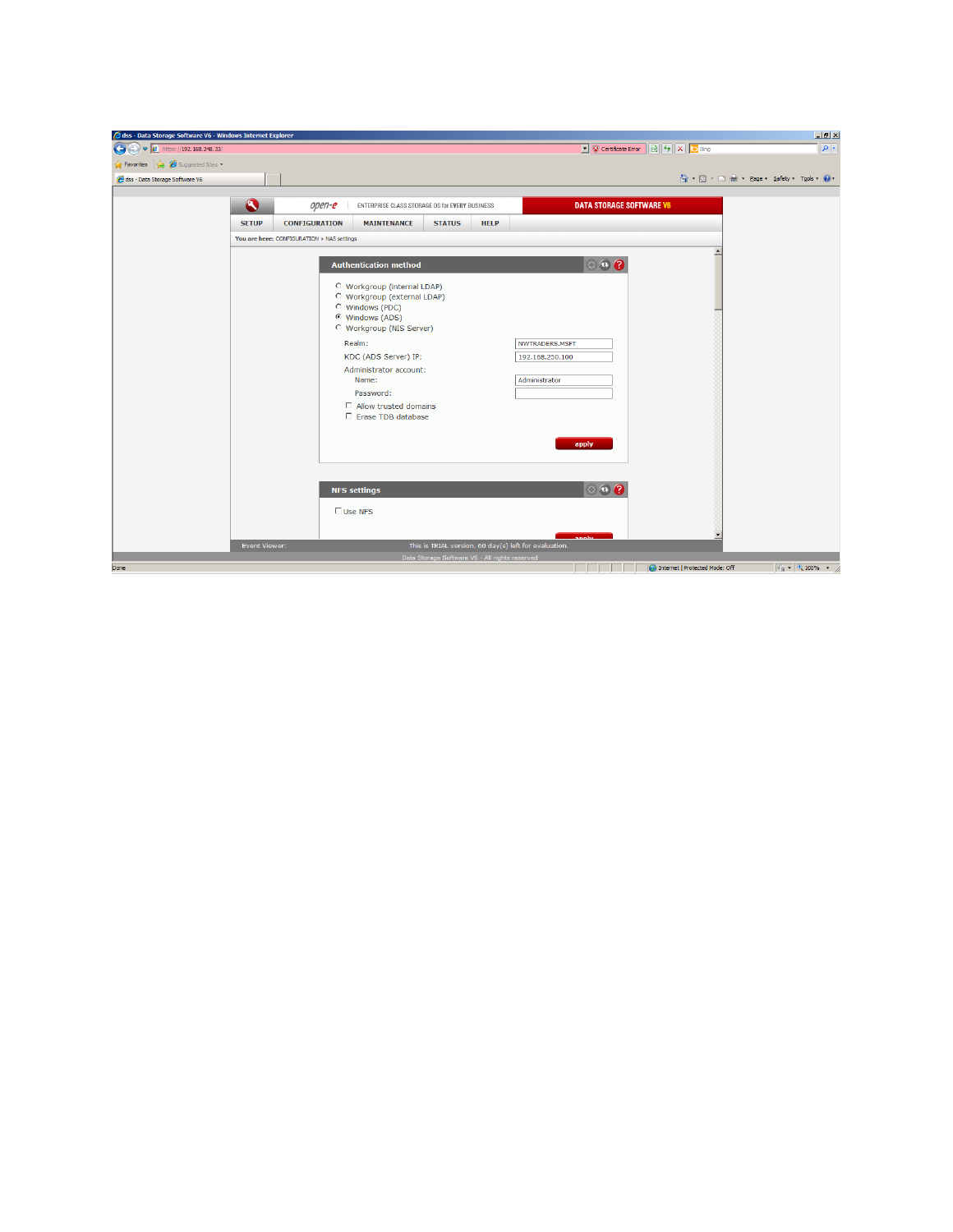## **3.3. Changing Global SMB settings**

Please deselect "Hide special folders" in SMB settings tab in CONFIGURATION -> NAS settings

| 3 dss - Data Storage Software V6 - Windows Internet Explorer |               |                                                                                                                                                                                                                                                                                                                                                                                        | $-17 \times$                                                            |
|--------------------------------------------------------------|---------------|----------------------------------------------------------------------------------------------------------------------------------------------------------------------------------------------------------------------------------------------------------------------------------------------------------------------------------------------------------------------------------------|-------------------------------------------------------------------------|
| $\left($<br>$\bullet$ $\bullet$ https://192.168.248.33/      |               |                                                                                                                                                                                                                                                                                                                                                                                        | $\boxed{\rho}$ .<br>C Certificate Error & + X D Bing                    |
| <b>Pravorites</b> Suggested Sites                            |               |                                                                                                                                                                                                                                                                                                                                                                                        |                                                                         |
| dss - Data Storage Software V6                               |               |                                                                                                                                                                                                                                                                                                                                                                                        | A → 同 → 三 — → Page → Safety → Tools → ● →                               |
|                                                              |               |                                                                                                                                                                                                                                                                                                                                                                                        |                                                                         |
|                                                              | $\bullet$     | <b>DATA STORAGE SOFTWARE V6</b><br>open-e<br>ENTERPRISE CLASS STORAGE OS for EVERY BUSINESS                                                                                                                                                                                                                                                                                            |                                                                         |
|                                                              | <b>SETUP</b>  | <b>CONFIGURATION</b><br><b>MAINTENANCE</b><br><b>STATUS</b><br><b>HELP</b>                                                                                                                                                                                                                                                                                                             |                                                                         |
|                                                              |               | You are here: CONFIGURATION > NAS settings                                                                                                                                                                                                                                                                                                                                             |                                                                         |
|                                                              |               | $\odot$ $\odot$ $\odot$<br><b>SMB settings</b>                                                                                                                                                                                                                                                                                                                                         |                                                                         |
|                                                              |               |                                                                                                                                                                                                                                                                                                                                                                                        |                                                                         |
|                                                              |               | WINS server IP:                                                                                                                                                                                                                                                                                                                                                                        |                                                                         |
|                                                              |               | Superusers:<br>Available users:                                                                                                                                                                                                                                                                                                                                                        |                                                                         |
|                                                              |               | Assigned users:                                                                                                                                                                                                                                                                                                                                                                        |                                                                         |
|                                                              |               | ▄<br>$\equiv$<br>Search:<br>Search:                                                                                                                                                                                                                                                                                                                                                    |                                                                         |
|                                                              |               | NWTRADERS+administrator<br>A<br>NWTRADERS+guest<br>NWTRADERS+krbtgt<br>NWTRADERS+opene<br>NWTRADERS+opene2<br>∍<br>z.<br>$\nabla$ Simple and protected negotiation<br>$\nabla$ Store dos attributes (uses xattrs)<br>■ Preserve hidden file attributes (uses acls)<br>Preserve system file attributes (uses acls)<br><b>TE</b> Hide special folders<br>$\Box$ Unix extensions<br>apply |                                                                         |
|                                                              | Event Viewer: | This is TRIAL version. 60 day(s) left for evaluation.                                                                                                                                                                                                                                                                                                                                  |                                                                         |
|                                                              |               | Data Storage Software V6 - All rights reserved                                                                                                                                                                                                                                                                                                                                         |                                                                         |
| Done                                                         |               |                                                                                                                                                                                                                                                                                                                                                                                        | $\sqrt{2}$ $\sqrt{4}$ 100% $\sqrt{2}$<br>Internet   Protected Mode: Off |

#### **3.4. Creating new profile share**

Please create new share (eg. profiles) in CONFIGURATION -> NAS resources -> Shares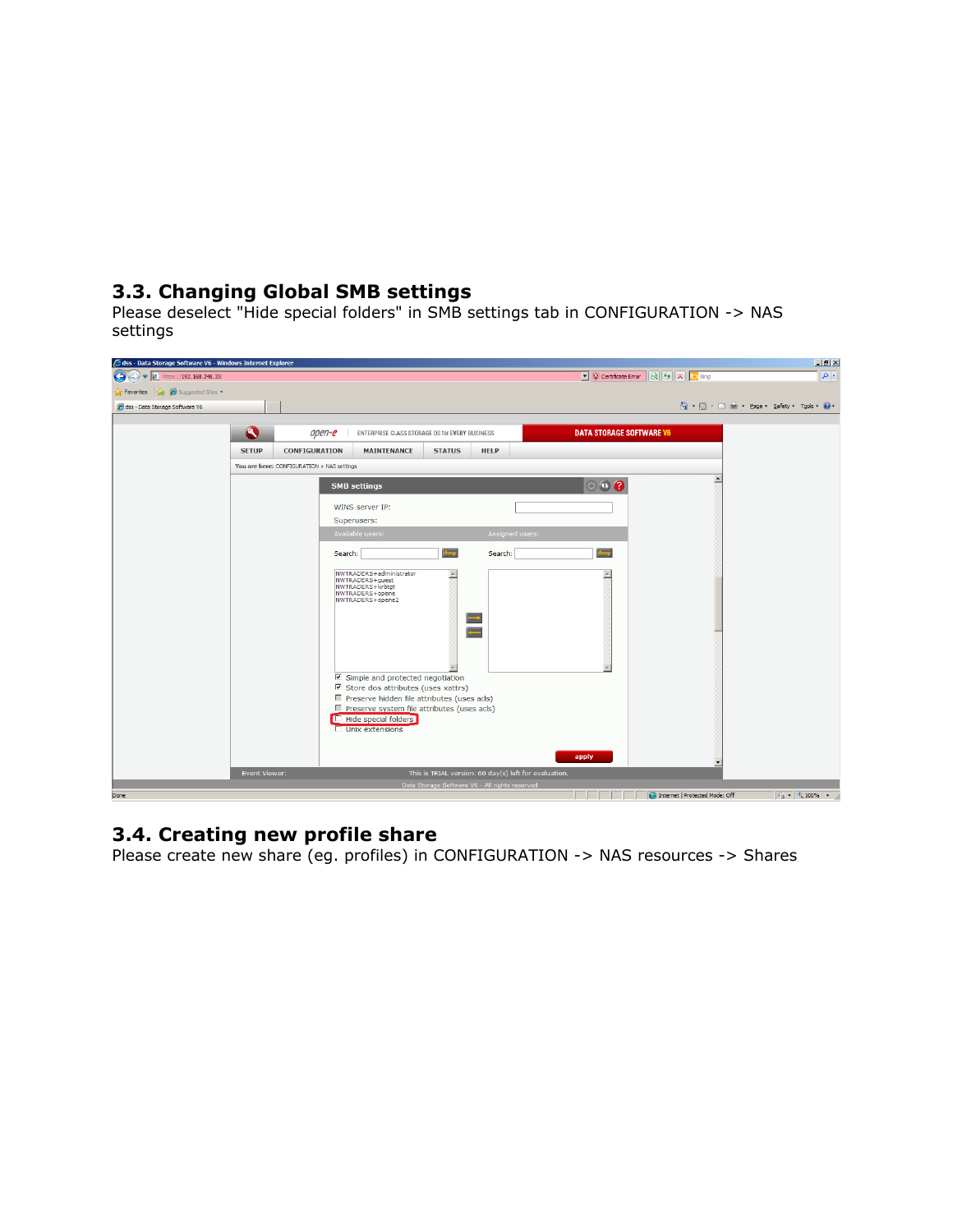| dss - Data Storage Software V6 - Windows Internet Explorer |               |                                                                      |                                                |                                                |             |                                                          |                                  |                                         | $-10 \times$                                   |
|------------------------------------------------------------|---------------|----------------------------------------------------------------------|------------------------------------------------|------------------------------------------------|-------------|----------------------------------------------------------|----------------------------------|-----------------------------------------|------------------------------------------------|
| $\left($<br>$\triangledown$   https://192.168.248.33/      |               |                                                                      |                                                |                                                |             |                                                          | C Certificate Error & 4 X C Bing |                                         | $\rho$ .                                       |
| Suggested Sites<br>Favorites                               |               |                                                                      |                                                |                                                |             |                                                          |                                  |                                         |                                                |
| dss - Data Storage Software V6                             |               |                                                                      |                                                |                                                |             |                                                          |                                  | 个 同 · 曰 典 · Page · Safety · Tools · ② · |                                                |
|                                                            |               |                                                                      |                                                |                                                |             |                                                          |                                  |                                         |                                                |
|                                                            | B             | open-e                                                               | ENTERPRISE CLASS STORAGE OS for EVERY BUSINESS |                                                |             | <b>DATA STORAGE SOFTWARE V6</b>                          |                                  |                                         |                                                |
|                                                            | <b>SETUP</b>  | <b>CONFIGURATION</b>                                                 | <b>MAINTENANCE</b>                             | <b>STATUS</b>                                  | <b>HELP</b> |                                                          |                                  |                                         |                                                |
|                                                            |               | You are here: CONFIGURATION > NAS resources > Shares                 |                                                |                                                |             |                                                          |                                  |                                         |                                                |
|                                                            |               |                                                                      |                                                |                                                |             |                                                          |                                  |                                         |                                                |
|                                                            |               | 80<br><b>Shares</b>                                                  |                                                | <b>Create new share</b>                        |             |                                                          | $\bullet$ $\bullet$              |                                         |                                                |
|                                                            |               |                                                                      | Name:                                          |                                                |             | profiles                                                 |                                  |                                         |                                                |
|                                                            |               |                                                                      |                                                |                                                |             |                                                          |                                  |                                         |                                                |
|                                                            |               |                                                                      | Comment:                                       |                                                |             |                                                          |                                  |                                         |                                                |
|                                                            |               |                                                                      |                                                |                                                |             |                                                          |                                  |                                         |                                                |
|                                                            |               |                                                                      |                                                |                                                |             |                                                          |                                  |                                         |                                                |
|                                                            |               | 80<br><b>Users</b>                                                   |                                                | <sup>©</sup> Default path:                     |             | /lv0000/                                                 |                                  |                                         |                                                |
|                                                            |               | -0 1. NWTRADERS+administrator                                        |                                                | C Specified path:                              |             |                                                          |                                  |                                         |                                                |
|                                                            |               | → 2. NWTRADERS+quest<br>$\overline{\phantom{a}}$ 3. NWTRADERS+krbtqt |                                                |                                                |             |                                                          |                                  |                                         |                                                |
|                                                            |               |                                                                      |                                                |                                                |             |                                                          | apply                            |                                         |                                                |
|                                                            |               |                                                                      |                                                |                                                |             | Please apply changes or press "reload" button to discard |                                  |                                         |                                                |
|                                                            |               |                                                                      |                                                |                                                |             |                                                          |                                  |                                         |                                                |
|                                                            |               | 80<br><b>Groups</b>                                                  |                                                | <b>ACL</b> (Access control list)               |             |                                                          | $\circ$ $\circ$ $\circ$          |                                         |                                                |
|                                                            |               | -o 1. NWTRADERS+allowed rodc   ▲                                     |                                                |                                                |             |                                                          |                                  |                                         |                                                |
|                                                            |               | -0 2. NWTRADERS+cert publisher<br>03. NWTRADERS+denied rodc p        | Browser                                        | <b>Users &amp; Groups</b>                      |             | <b>Access Permissions</b>                                |                                  |                                         |                                                |
|                                                            |               | $\rightarrow$ 4. NWTRADERS+dnsadmins<br>0 5. NWTRADERS+dnsupdatepro  |                                                | Selection:                                     |             |                                                          |                                  |                                         |                                                |
|                                                            |               | → 6. NWTRADERS+domain admir<br>-0 7. NWTRADERS+domain comp           | Filter:                                        |                                                |             |                                                          |                                  |                                         |                                                |
|                                                            |               | -© 8. NWTRADERS+domain contro<br>-0 9. NWTRADERS+domain quest -      |                                                | <b>Common</b>                                  |             |                                                          | $\Delta$                         |                                         |                                                |
|                                                            | Event Viewer: |                                                                      |                                                |                                                |             | This is TRIAL version. 60 day(s) left for evaluation.    |                                  |                                         |                                                |
|                                                            |               |                                                                      |                                                | Data Storage Software V6 - All rights reserved |             |                                                          |                                  |                                         |                                                |
| Done                                                       |               |                                                                      |                                                |                                                |             |                                                          | Internet   Protected Mode: Off   |                                         | $\frac{1}{2}$ $\frac{1}{2}$ 100% $\frac{1}{2}$ |

#### **3.5. Changing SMB settings on share**

*Please deselect "Visible" option and change user access permissions to "Users with password" in SMB settings -> NAS resources -> Shares ->share\_name (eg. profiles)*

| 3 dss - Data Storage Software V6 - Windows Internet Explorer |                                      |                                                                                                                                                                                                                                                                                                        |                                                |                                                                                                                                                                                                                                                      |             |                                                          |                                                                              |                                | $-17 \times$                                |
|--------------------------------------------------------------|--------------------------------------|--------------------------------------------------------------------------------------------------------------------------------------------------------------------------------------------------------------------------------------------------------------------------------------------------------|------------------------------------------------|------------------------------------------------------------------------------------------------------------------------------------------------------------------------------------------------------------------------------------------------------|-------------|----------------------------------------------------------|------------------------------------------------------------------------------|--------------------------------|---------------------------------------------|
| <sup>2</sup> https://192.168.248.33/<br>K.                   |                                      |                                                                                                                                                                                                                                                                                                        |                                                |                                                                                                                                                                                                                                                      |             |                                                          | $\frac{1}{2}$ $\frac{1}{2}$ $\times$ $\frac{1}{2}$ Bing<br>Certificate Error |                                | $\rho$ .                                    |
| Suggested Sites<br><b>Favorites</b>                          |                                      |                                                                                                                                                                                                                                                                                                        |                                                |                                                                                                                                                                                                                                                      |             |                                                          |                                                                              |                                |                                             |
| dss - Data Storage Software V6                               |                                      |                                                                                                                                                                                                                                                                                                        |                                                |                                                                                                                                                                                                                                                      |             |                                                          |                                                                              |                                | A → 同 → □ 碘 → Page → Safety → Tools → ② →   |
|                                                              |                                      |                                                                                                                                                                                                                                                                                                        |                                                |                                                                                                                                                                                                                                                      |             |                                                          |                                                                              |                                |                                             |
|                                                              | $\bullet$                            | open-e                                                                                                                                                                                                                                                                                                 | ENTERPRISE CLASS STORAGE OS for EVERY BUSINESS |                                                                                                                                                                                                                                                      |             |                                                          | <b>DATA STORAGE SOFTWARE V6</b>                                              |                                |                                             |
|                                                              | <b>SETUP</b>                         | <b>CONFIGURATION</b>                                                                                                                                                                                                                                                                                   | <b>MAINTENANCE</b>                             | <b>STATUS</b>                                                                                                                                                                                                                                        | <b>HELP</b> |                                                          |                                                                              |                                |                                             |
|                                                              |                                      | You are here: CONFIGURATION > NAS resources > Shares > profiles                                                                                                                                                                                                                                        |                                                |                                                                                                                                                                                                                                                      |             |                                                          |                                                                              |                                |                                             |
|                                                              | $\overline{\phantom{a}}$ 1. profiles | 80<br><b>Shares</b><br>80<br><b>Users</b><br>-0 1. NWTRADERS+administrator<br>$-0$ 2. NWTRADERS+quest<br>$\overline{\phantom{a}}$ 3. NWTRADERS+krbtqt<br>80<br><b>Groups</b>                                                                                                                           | Comment:<br>Path:<br><b>L</b> Visible          | <b>SMB settings</b><br>$Read$ only<br><b>E</b> Handling large directories<br>Users access permission:<br>C_Guest (anyone without password)<br><sup>©</sup> Users with password<br>Hide advanced <<<br>$\Box$ Inherit owner<br>$\nabla$ Inherit ACL's |             | /lv0000/profiles/                                        | Q<br>apply<br>$\circ$ $\circ$ $\circ$                                        |                                |                                             |
|                                                              |                                      | –⊙ 1. NWTRADERS+allowed rodc <sub>  ▲</sub><br>0 2. NWTRADERS+cert publisher<br>→ 3. NWTRADERS+denied rodc p<br>04. NWTRADERS+dnsadmins<br>05. NWTRADERS+dnsupdatepro<br>- 6. NWTRADERS+domain admir<br>-0 7. NWTRADERS+domain comp<br>-0 8. NWTRADERS+domain contro<br>-0 9. NWTRADERS+domain quest - |                                                | $\nabla$ Inherit permissions<br>$\nabla$ Locking<br>Map ACL inherit                                                                                                                                                                                  |             | Please apply changes or press "reload" button to discard | apply                                                                        |                                |                                             |
|                                                              | Event Viewer:                        |                                                                                                                                                                                                                                                                                                        |                                                | This is TRIAL version. 60 day(s) left for evaluation.                                                                                                                                                                                                |             |                                                          |                                                                              |                                |                                             |
| Done                                                         |                                      |                                                                                                                                                                                                                                                                                                        |                                                | Data Storage Software V6 - All rights reserved                                                                                                                                                                                                       |             |                                                          |                                                                              | Internet   Protected Mode: Off | $\sqrt{2}$ $\sqrt{2}$ $\sqrt{2}$ $\sqrt{2}$ |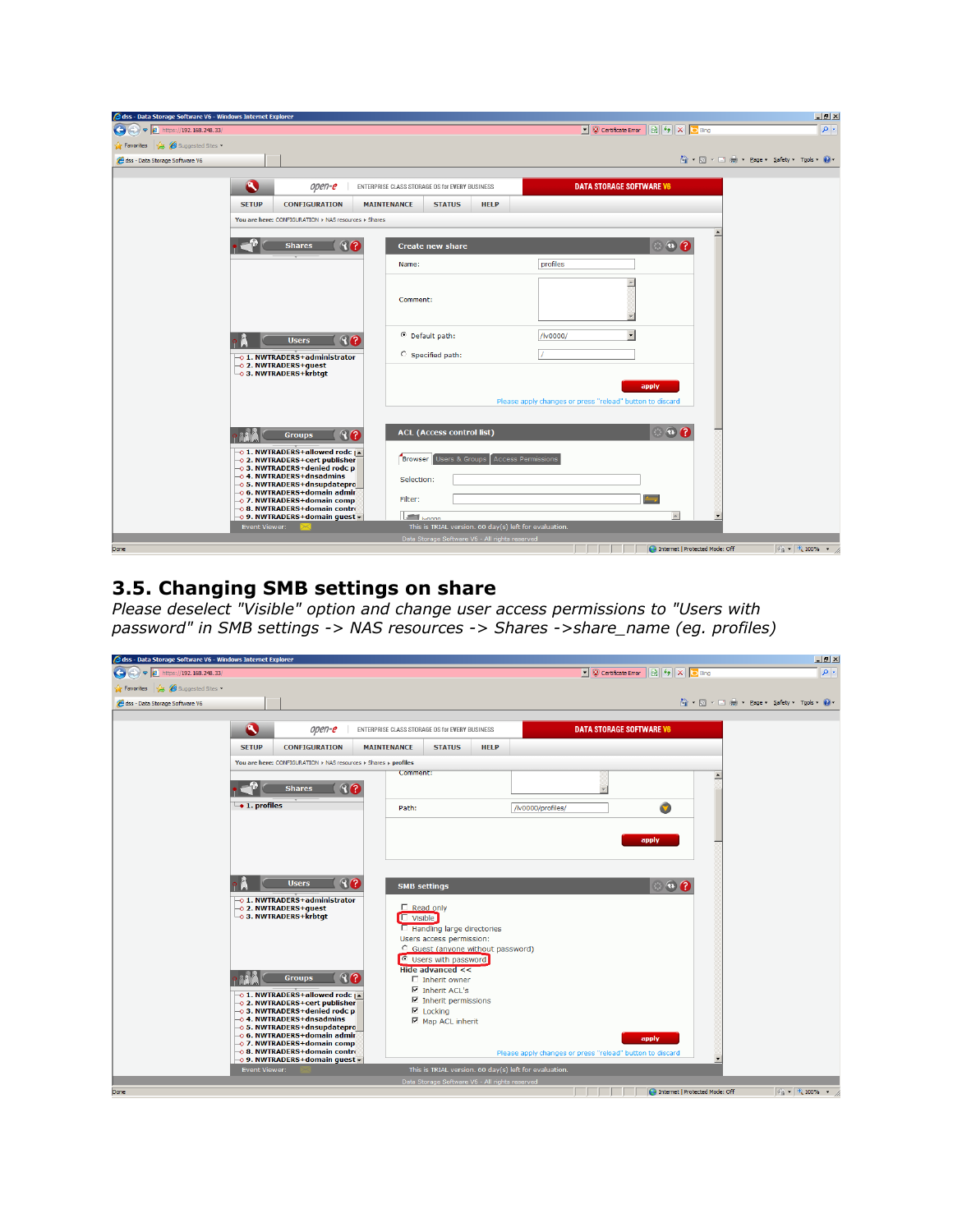#### **3.6. Changing group share access on share**

Please add "domain users" and "domain admins" group to Granted access groups in Groups share access (SMB/FTP/AFP) in CONFIGURATION -> NAS resources -> shares -> share name (eg. profiles)



#### **3.7. Creating new user on ADS**

Please right-click into Active Directory Users and Computers window and choose New -> User.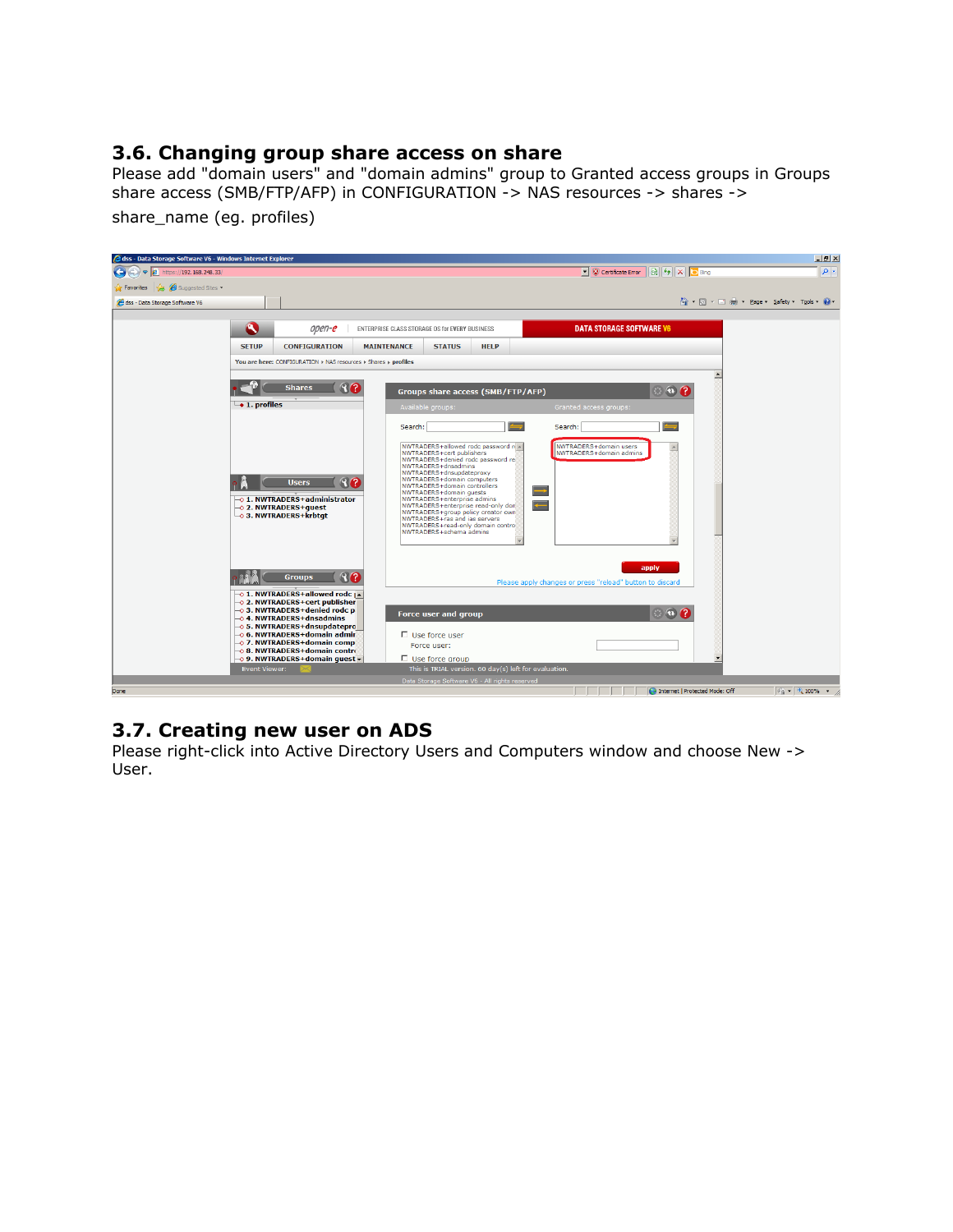| <b>Active Directory Users and Computers</b>                                                                                                                                                                                                                                                                            |                                                                                                                                                                                                                                                                                                                                                                                                                                                                                                                                                                                                                                        |                                                                                                                                                                                                                                                                                                                                                                                                                                                                                                                                            | $ \Box$ $\times$                                                                                                                                                    |                                                                                                                  |
|------------------------------------------------------------------------------------------------------------------------------------------------------------------------------------------------------------------------------------------------------------------------------------------------------------------------|----------------------------------------------------------------------------------------------------------------------------------------------------------------------------------------------------------------------------------------------------------------------------------------------------------------------------------------------------------------------------------------------------------------------------------------------------------------------------------------------------------------------------------------------------------------------------------------------------------------------------------------|--------------------------------------------------------------------------------------------------------------------------------------------------------------------------------------------------------------------------------------------------------------------------------------------------------------------------------------------------------------------------------------------------------------------------------------------------------------------------------------------------------------------------------------------|---------------------------------------------------------------------------------------------------------------------------------------------------------------------|------------------------------------------------------------------------------------------------------------------|
| File Action View Help                                                                                                                                                                                                                                                                                                  |                                                                                                                                                                                                                                                                                                                                                                                                                                                                                                                                                                                                                                        |                                                                                                                                                                                                                                                                                                                                                                                                                                                                                                                                            |                                                                                                                                                                     |                                                                                                                  |
| 目<br>請<br>E<br><b>Q</b> ⇒<br>⇔ ⊜                                                                                                                                                                                                                                                                                       | à H 7<br>$\vert$ 2<br>眾<br>回 貌<br>٦                                                                                                                                                                                                                                                                                                                                                                                                                                                                                                                                                                                                    |                                                                                                                                                                                                                                                                                                                                                                                                                                                                                                                                            |                                                                                                                                                                     |                                                                                                                  |
| Active Directory Users and Comput<br>Saved Oueries<br>$\overline{+}$<br>Fill nwtraders.msft<br>Ξ<br>Builtin<br>$\overline{+}$<br>Computers<br>$\overline{+}$<br>Domain Controllers<br>$\overline{+}$<br>ForeignSecurityPrincipals<br>$\overline{+}$<br>Managed Service Accounts<br>$\overline{+}$<br>n<br><b>Users</b> | Name<br>Type<br>Administrator<br>User<br>Allowed ROD<br>Security Group<br>Cert Publishers<br>Security Group<br>Denied ROD<br>Security Group<br>DnsAdmins<br>Security Group<br>DnsUpdatePr<br>Security Group<br>Domain Admins<br>Security Group<br>Domain Com<br>Security Group<br>Domain Cont<br>Security Group<br>Domain Guests<br>Security Group<br>Domain Users<br>Security Group<br>Enterprise A<br>Security Group<br>Enterprise R<br>Security Group<br>Group Policy<br>Security Group<br><b>A</b> <sub>n</sub> Guest<br>User<br>RAS and IAS<br>Security Group<br>Read-only D<br>Security Group<br>Schema Admins<br>Security Group | Description<br>Built-in account for admini<br>Members in this group can<br>Members of this group are<br>Members in this group can<br>DNS Administrators Group<br>DNS clients who are permi<br>Designated administrators<br>All workstations and serve<br>All domain controllers in th<br>All domain quests<br>All domain users<br>Designated administrators<br>Members of this group are<br>Members in this group can<br>Built-in account for quest<br>Servers in this group can<br>Members of this group are<br>Designated administrators | New Object - User<br>Open-E<br>First name:<br>Last name:<br>Open-E<br>Full name:<br>User logon name:<br>lopene<br>User logon name (pre-Windows 2000):<br>NWTRADERS\ | ⊠<br>Create in: nwtraders.msft/Users<br>Initials:<br>@nwtraders.msft<br>▼<br>opene<br>< Back<br>Next ><br>Cancel |
| $\left  \right $<br>$\blacktriangleright$                                                                                                                                                                                                                                                                              |                                                                                                                                                                                                                                                                                                                                                                                                                                                                                                                                                                                                                                        |                                                                                                                                                                                                                                                                                                                                                                                                                                                                                                                                            |                                                                                                                                                                     |                                                                                                                  |
|                                                                                                                                                                                                                                                                                                                        |                                                                                                                                                                                                                                                                                                                                                                                                                                                                                                                                                                                                                                        |                                                                                                                                                                                                                                                                                                                                                                                                                                                                                                                                            |                                                                                                                                                                     |                                                                                                                  |

#### **3.8. Activating mobile profile on ADS**

Please right-click on previously created user and choose Properties. Click on Profile tab and specify path to DSS and share for profiles in Profile path ( eg. \\192.168.248.33\profiles\%USERNAME% )

| Active Directory Users and Computers                                                                                                                                                                                                                                                                                                            |                                                                                                                                                                                                                                                                                             |                                                                                                                                                                                                                                                                                                                                                          |                                                                                                                                                                                                                                                                                                                                                                                                                                                                                                                                            | I                                                                                                                                                                                                                                                                                                                        |
|-------------------------------------------------------------------------------------------------------------------------------------------------------------------------------------------------------------------------------------------------------------------------------------------------------------------------------------------------|---------------------------------------------------------------------------------------------------------------------------------------------------------------------------------------------------------------------------------------------------------------------------------------------|----------------------------------------------------------------------------------------------------------------------------------------------------------------------------------------------------------------------------------------------------------------------------------------------------------------------------------------------------------|--------------------------------------------------------------------------------------------------------------------------------------------------------------------------------------------------------------------------------------------------------------------------------------------------------------------------------------------------------------------------------------------------------------------------------------------------------------------------------------------------------------------------------------------|--------------------------------------------------------------------------------------------------------------------------------------------------------------------------------------------------------------------------------------------------------------------------------------------------------------------------|
| File<br>Action<br>View<br>Help                                                                                                                                                                                                                                                                                                                  |                                                                                                                                                                                                                                                                                             |                                                                                                                                                                                                                                                                                                                                                          |                                                                                                                                                                                                                                                                                                                                                                                                                                                                                                                                            | <b>78</b><br><b>Open-E Properties</b>                                                                                                                                                                                                                                                                                    |
| $\boldsymbol{\times}$ $\blacksquare$<br>自<br>扁<br>洹                                                                                                                                                                                                                                                                                             | $ a  \Rightarrow$<br>$\blacksquare$                                                                                                                                                                                                                                                         | ۳<br>扉                                                                                                                                                                                                                                                                                                                                                   | 3. 2772                                                                                                                                                                                                                                                                                                                                                                                                                                                                                                                                    | Dial-in<br>Environment<br>Remote control<br>Sessions                                                                                                                                                                                                                                                                     |
| Active Directory Users and Comput   Name<br>$\overline{+}$<br>Saved Queries<br>The nwtraders.msft<br>E<br><b>Builtin</b><br>$\overline{+}$<br>Computers<br>$\overline{+}$<br>G<br><b>Domain Controllers</b><br>$\overline{+}$<br>ForeignSecurityPrincipals<br>$\overline{+}$<br>$\blacksquare$<br>Managed Service Accounts<br>r<br><b>Users</b> | Administrator<br>Allowed ROD<br>Cert Publishers<br>Denied ROD<br>DnsAdmins<br>DnsUpdatePr<br>Domain Admins<br>Domain Com<br>Domain Cont<br>Domain Guests<br>Domain Users<br>Enterprise A<br>Enterprise R<br>St. Group Policy<br>$\frac{1}{2}$ Guest<br>Open-E<br>RAS and IAS<br>Read-only D | Type<br>User<br>Security Group<br>Security Group<br>Security Group<br>Security Group<br>Security Group<br>Security Group<br>Security Group<br>Security Group<br>Security Group<br>Security Group<br>Security Group<br>Security Group<br>Security Group<br><b>User</b><br><b>User</b><br>Security Group<br>Security Group<br>Schema Admins Security Group | Description<br>Built-in account for admini<br>Members in this group can<br>Members of this group are<br>Members in this group can<br>DNS Administrators Group<br>DNS clients who are permi<br>Designated administrators<br>All workstations and serve<br>All domain controllers in th<br>All domain quests<br>All domain users<br>Designated administrators<br>Members of this group are<br>Members in this group can<br>Built-in account for quest<br>Servers in this group can<br>Members of this group are<br>Designated administrators | COM+<br>Remote Desktop Services Profile<br>Personal Virtual Desktop<br>General   Address   Account Profile<br>Telephones   Organization   Member Of<br>User profile<br>V192.168.248.33\profiles\%USERNAME%<br>Profile path:<br>Logon script:<br>Home folder<br>C Local path:<br>C Connect:<br>$\overline{\nabla}$<br>To: |
| $\blacktriangleright$                                                                                                                                                                                                                                                                                                                           |                                                                                                                                                                                                                                                                                             |                                                                                                                                                                                                                                                                                                                                                          |                                                                                                                                                                                                                                                                                                                                                                                                                                                                                                                                            |                                                                                                                                                                                                                                                                                                                          |
|                                                                                                                                                                                                                                                                                                                                                 |                                                                                                                                                                                                                                                                                             |                                                                                                                                                                                                                                                                                                                                                          |                                                                                                                                                                                                                                                                                                                                                                                                                                                                                                                                            | OK.<br>Help<br>Cancel<br>Apply                                                                                                                                                                                                                                                                                           |

#### **3.9. Setup network configuration on second Windows**

On second Windows, please specify DNS server from ADS.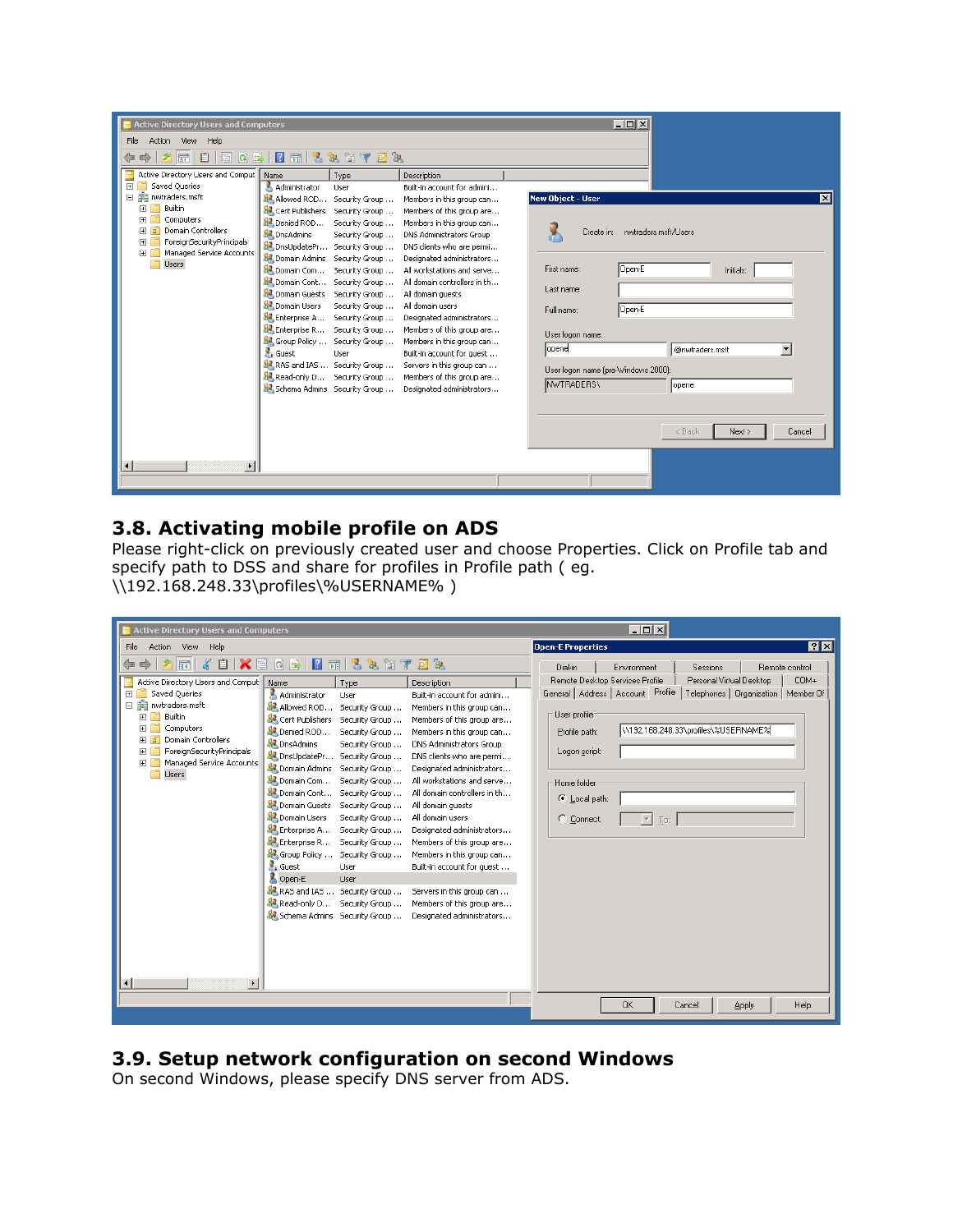| <b>BB</b> Network Connections                                                                                   | $\Box$                                                                                                                                                                                |
|-----------------------------------------------------------------------------------------------------------------|---------------------------------------------------------------------------------------------------------------------------------------------------------------------------------------|
| $\frac{1}{2}$ v Control Panel v Network and Internet v Network Connections v                                    | p<br>Search Network Connections<br>i Cap                                                                                                                                              |
| Disable this network device Diagnose this connection Rename this connection >><br>Organize $\blacktriangledown$ |                                                                                                                                                                                       |
| Local Area Connection<br>nwtraders.msft<br>Broadcom BCM5708C NetXtreme II G                                     | Local Area Connection 2<br>nwtraders.msft<br>Broadcom BCM5708C NetXtreme II G                                                                                                         |
| $\P$ Local Area Connection 2 Properties<br>$\vert x \vert$<br>Networking                                        | 7x<br><b>Internet Protocol Version 4 (TCP/IPv4) Properties</b><br>General                                                                                                             |
| Connect using:<br>Broadcom BCM5708C NetXtreme II GigE (NDIS VBD Clier                                           | You can get IP settings assigned automatically if your network supports<br>this capability. Otherwise, you need to ask your network administrator<br>for the appropriate IP settings. |
| Configure<br>This connection uses the following items:                                                          | C Obtain an IP address automatically                                                                                                                                                  |
| □ ■ Client for Microsoft Networks<br>■ ■ QoS Packet Scheduler                                                   | $-\bullet$ Use the following IP address:-<br>IP address:<br>192.168.250.7                                                                                                             |
| File and Printer Sharing for Microsoft Networks<br>■ ▲ Internet Protocol Version 6 (TCP/IPv6)                   | 255 . 255 . 240 . 0<br>Subnet mask:                                                                                                                                                   |
| ■ ▲ Internet Protocol Version 4 (TCP/IPv4)                                                                      | 192.168.240.1<br>Default gateway:                                                                                                                                                     |
| Link-Layer Topology Discovery Mapper I/O Driver<br>Letter Link-Layer Topology Discovery Responder               | O Obtain DNS server address automatically                                                                                                                                             |
|                                                                                                                 | $-\widehat{\mathbb{G}}$ Use the following DNS server addresses:                                                                                                                       |
| Install<br><b>Hoinstall</b><br>Properties                                                                       | Preferred DNS server:<br>192 . 168 . 250 . 100                                                                                                                                        |
| Description:<br>Transmission Control Protocol/Internet Protocol. The default                                    | Alternate DNS server:                                                                                                                                                                 |
| wide area network protocol that provides communication<br>across diverse interconnected networks.               | $\Box$ Validate settings upon exit<br>Advanced                                                                                                                                        |
| 0K<br>Cancel                                                                                                    | OK<br>Cancel                                                                                                                                                                          |

#### **3.10. Connecting second Windows to ADS**

Join second Windows to domain.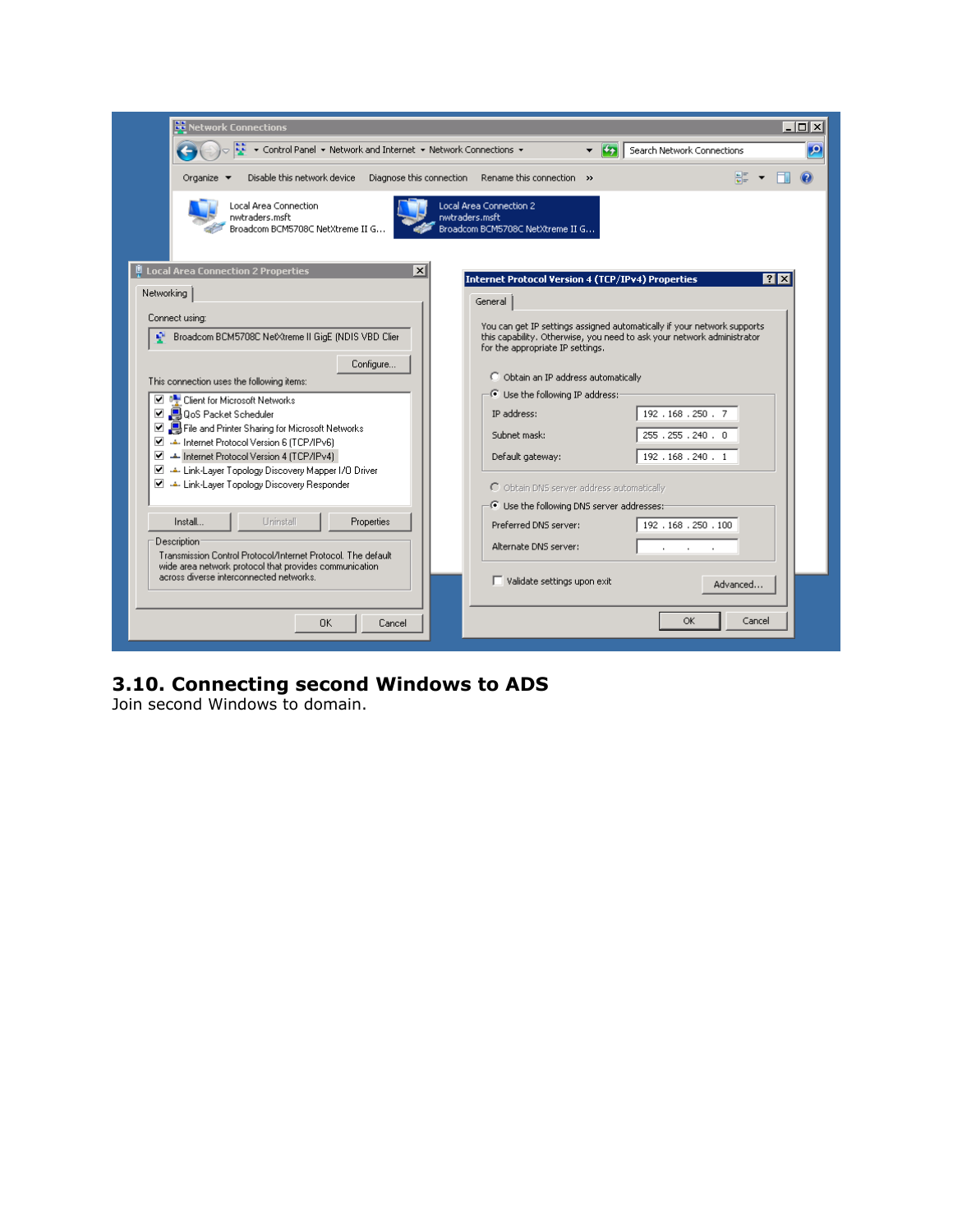| <b>System Properties</b>                                                    |                                                                                                                                                                                       | X Computer Name/Domain Changes<br>×l                                                                                                                                                    |
|-----------------------------------------------------------------------------|---------------------------------------------------------------------------------------------------------------------------------------------------------------------------------------|-----------------------------------------------------------------------------------------------------------------------------------------------------------------------------------------|
| on the network.<br>Computer description:                                    | Computer Name   Hardware   Advanced   Remote  <br>Windows uses the following information to identify your computer<br>For example: "IIS Production Server" or<br>"Accounting Server". | You can change the name and the membership of this<br>computer. Changes might affect access to network resources.<br>More information<br>Computer name:<br> dell<br>Full computer name: |
| Full computer name:                                                         | dell nwtraders msft.                                                                                                                                                                  | dell.nwtraders.msft                                                                                                                                                                     |
| Domain:                                                                     | nwtraders.msft                                                                                                                                                                        | More                                                                                                                                                                                    |
| To rename this computer or change its domain or<br>workgroup, click Change. | Change                                                                                                                                                                                | Member of<br>C Domain:<br>nwtraders.msft<br>C Workgroup:<br>0K<br>Cancel                                                                                                                |
|                                                                             |                                                                                                                                                                                       |                                                                                                                                                                                         |
|                                                                             | <b>OK</b><br>Cancel<br><b>Apply</b>                                                                                                                                                   |                                                                                                                                                                                         |

#### **3.11. Configuring permissions on remote desktop**

To permit connection from remote desktop, please add group Domain users in Remote Desktop Users Window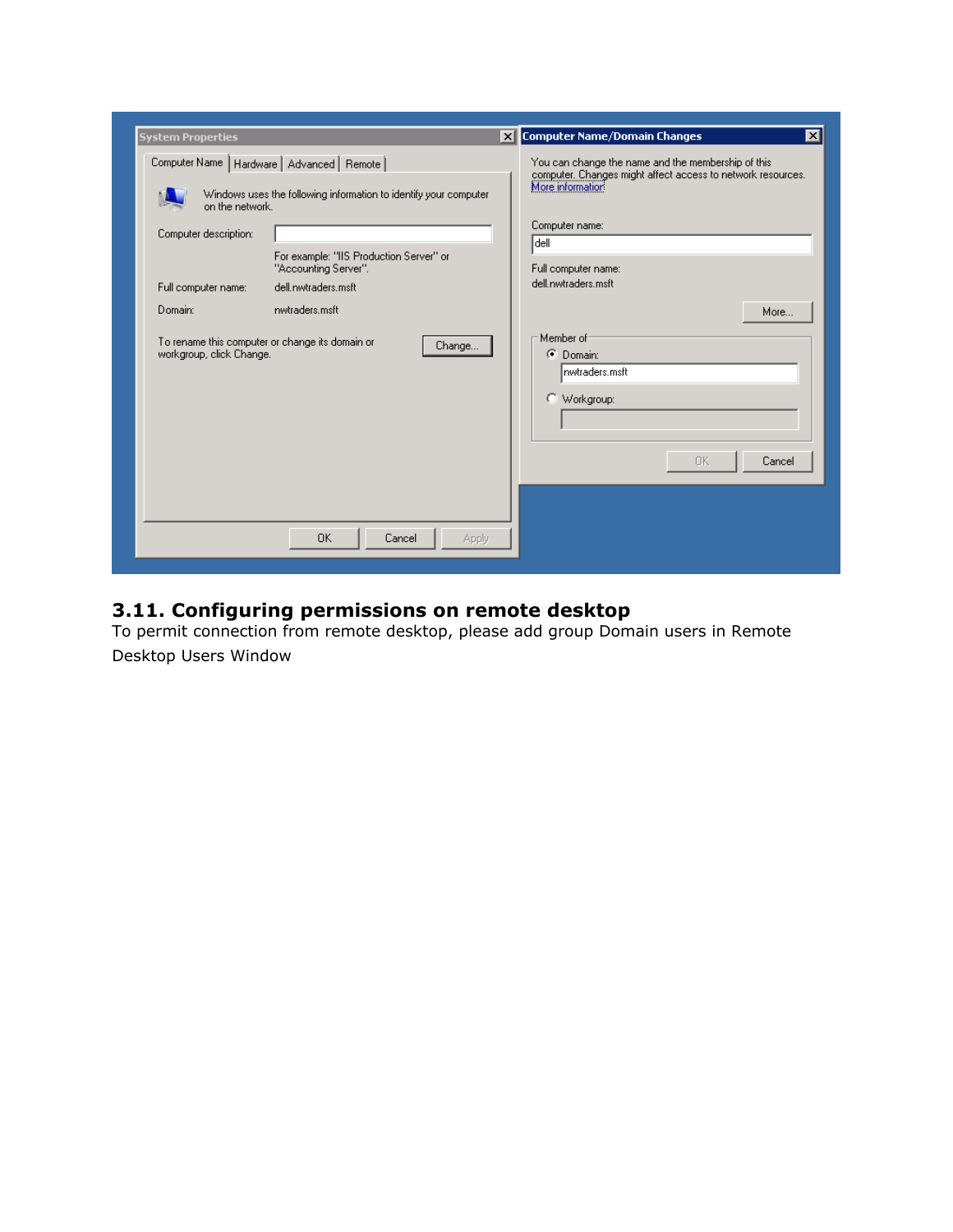| $\vert x \vert$<br><b>System Properties</b>                                                                                                                                                                                                                                                                                                              |                                                                                                                                                                                                                                 |
|----------------------------------------------------------------------------------------------------------------------------------------------------------------------------------------------------------------------------------------------------------------------------------------------------------------------------------------------------------|---------------------------------------------------------------------------------------------------------------------------------------------------------------------------------------------------------------------------------|
| Computer Name   Hardware   Advanced   Remote  <br>Remote Assistance:<br>Allow Remote Assistance connections to this computer                                                                                                                                                                                                                             | <b>Remote Desktop Users</b><br>$ ?  \times$<br>The users listed below can connect to this computer, and any members of<br>the Administrators group can connect even if they are not listed.<br><b>12 NWTRADERS\Domain Users</b> |
| Advanced<br>Remote Desktop:<br>Click an option, and then specify who can connect, if needed.<br>C Don't allow connections to this computer<br>Allow connections from computers running any version of<br>Remote Desktop (less secure)<br>Allow connections only from computers running Remote<br>Desktop with Network Level Authentication (more secure) | Administrator already has access.<br>Add<br>Remove<br>To create new user accounts or add users to other groups, go to Control<br>Panel and open User Accounts.<br>0K<br>Cancel                                                  |
| Select Users<br>Help me choose<br>OK.<br>Cancel<br>Apply                                                                                                                                                                                                                                                                                                 |                                                                                                                                                                                                                                 |

### **3.12. Login on mobile profile**

Please use Remote Desktop Connection to Second Windows to test roaming profiles.

| <b>Windows Security</b>                                                                         | $\vert x \vert$     |
|-------------------------------------------------------------------------------------------------|---------------------|
| <b>Enter your credentials</b><br>These credentials will be used to connect to 192, 168, 250, 7. |                     |
| Administrator                                                                                   |                     |
| NWTRADERS\opene<br>Domain: NWTRADERS                                                            |                     |
| Remember my credentials                                                                         |                     |
|                                                                                                 | Cancel<br><b>OK</b> |

#### **3.13. Preview files from profile on DSS**

Logout from Remote Desktop Connection and check samba share with user profiles to ensure that roaming profiles are successfully saved ( eg.

\\192.168.248.33\profiles\opene.V2 )